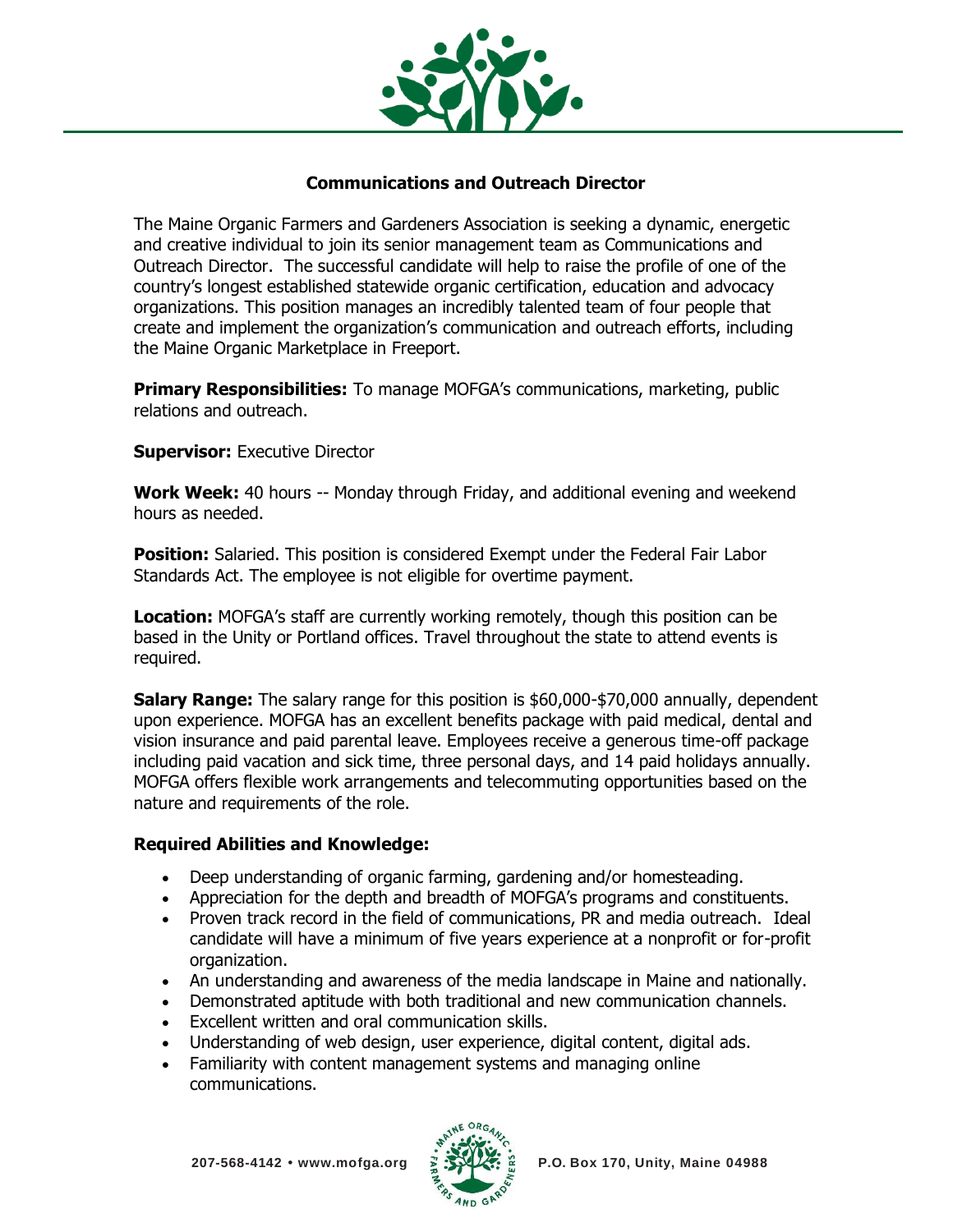

- Ability to respond quickly to changing goals and objectives.
- Experience with crisis management.
- Experience with volunteer management, campaign management, or advocacy campaigns.
- Experience managing a team.
- Excellent detail-oriented project management.
- Impeccable follow-through and self-motivation on assignments.
- Commitment to promoting and advocating for organic farming, gardening and the MOFGA certified organic brand.

## **Responsibilities:**

- Establish and implement an annual strategic communications plan, budget and editorial calendar to advance MOFGA's mission.
- Be MOFGA's first point of contact with the media and develop relationships with print, broadcast and new media journalists.
- Represent MOFGA at events and engage comfortably with MOFGA's varied constituents. Work collaboratively to develop relationships with organizations and other partners to advance MOFGA's outreach to new communities.
- Supervise communications and outreach staff, including the manager of the Maine Organic Marketplace, MOFGA's online and retail store located in Freeport, ME.
- Guide the writing, editing and creation of MOFGA's publications, written communications, audio and digital assets.
- Develop and run online engagement campaigns to tell our story, engage our supporters, advance our goals and promote the MOFGA certified organic brand.
- Ensure that MOFGA's community continues to grow by optimizing web content, growing email lists, promoting events and programs and supporting robust membership and volunteer programs.
- Coach, train and develop leaders, spokespersons and senior staffers as media spokespeople.
- Collaborate with the Development and Membership team to create fundraising communications.
- Create and implement the annual advertising plan for the organization, including paid advertising and management of the Google Ad Grants account.
- Act as advertising manager for the Maine Organic Farmer & Gardener.
- Produce detailed reports of communications activities for staff and leadership.
- Other duties as assigned.

MOFGA's success depends upon the collaborative spirit among its staff members and volunteers. Employees are expected to be ready and willing to assist colleagues in all program areas when directed to do so by their supervisors.

To apply, please send a cover letter and resume to [hiring@mofga.org.](mailto:hiring@mofga.org) Applications will be reviewed starting April 11, 2022 and will remain open until the position is filled.

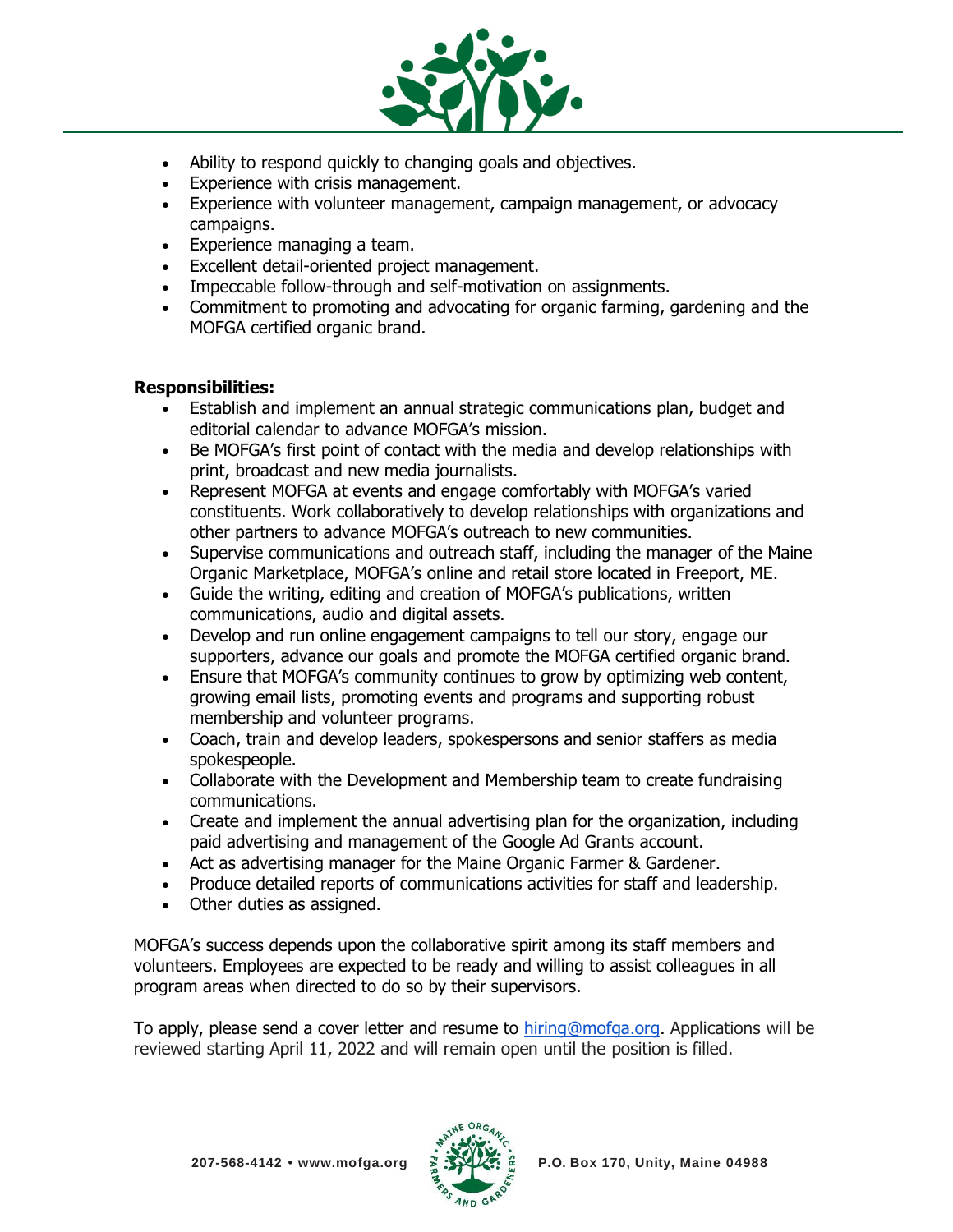

The Maine Organic Farmers and Gardeners Association is a broad-based community that educates about and advocates for organic agriculture, illuminating its interdependence with a healthy environment, local food production, and thriving communities. MOFGA is committed to creating an inclusive and sustainable workplace that reflects this mission. MOFGA is an equal opportunity employer and does not discriminate on the basis of race, ethnicity, age, religion, gender, marital status, sexual orientation, disability, veteran status, political orientation, or any other characteristic protected by federal, state, or local law.